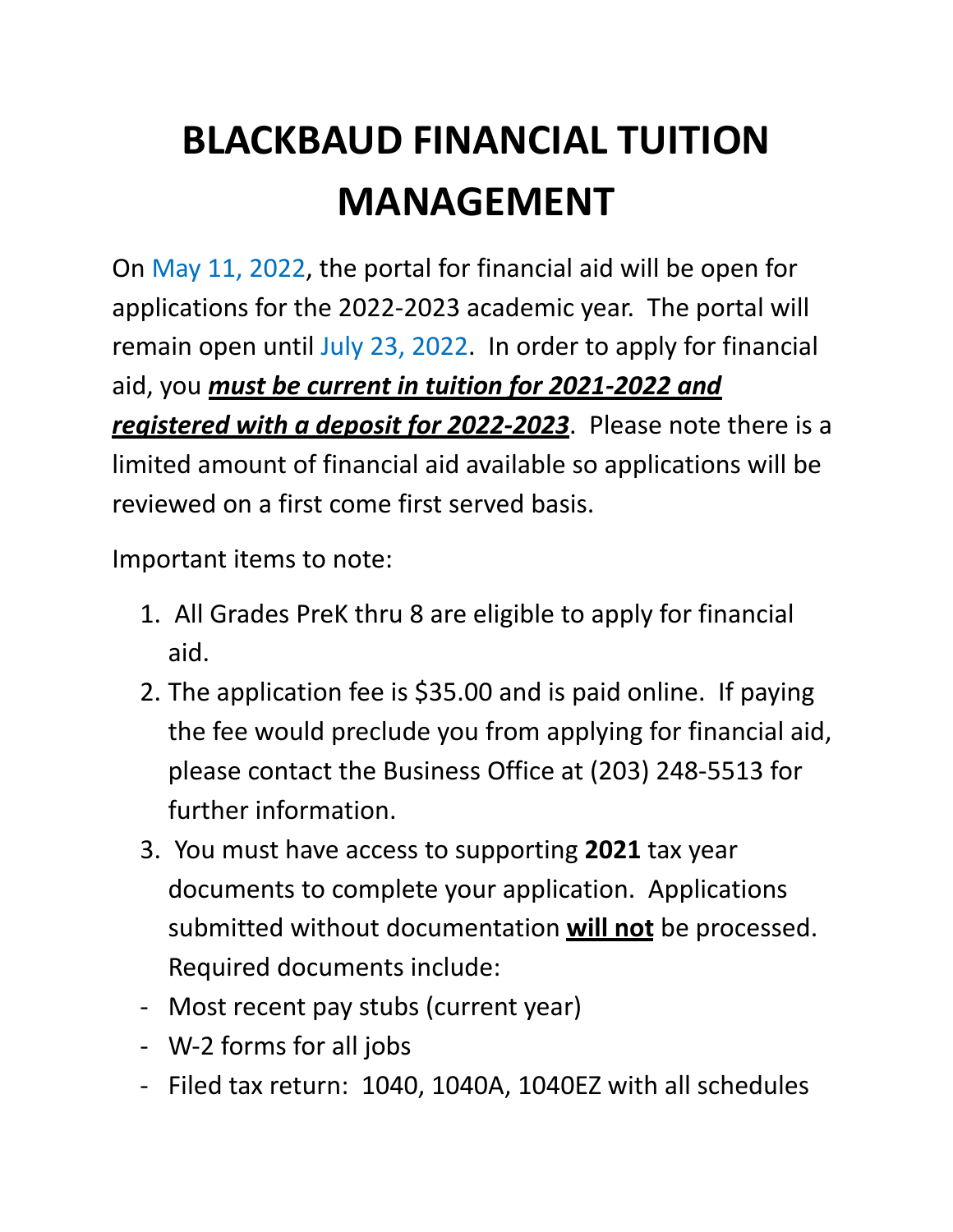- Filed business tax return: 1120, 1120S, 1065 (if applicable)
- Supplemental income documentation: Social Security, Welfare, Food Stamps, Child Support, 1099-M Forms, Worker's Compensation, Unemployment, Veterans Benefits, Housing Allowance, etc.

If you are unable to provide any of the aforementioned items, please submit a Special Circumstance Letter indicating which document(s) you are unable to provide and why.

## *NOTE: Application ID's must be included on each page of all documents. Failure to include your ID will delay the processing of your application.*

4. If you already have an account, the same login id and password will work from last year. If you are a new user, you may create a new account by following the prompts.

To access the portal, go to: studentfinancialaid.blackbaud.school

#### **Section 1 – Household Information**

Parent/Guardian: Enter the parent or guardian's contact information. Dependent: Enter all dependents that live in the household. For dependents in college, select the "attending another private school" status option.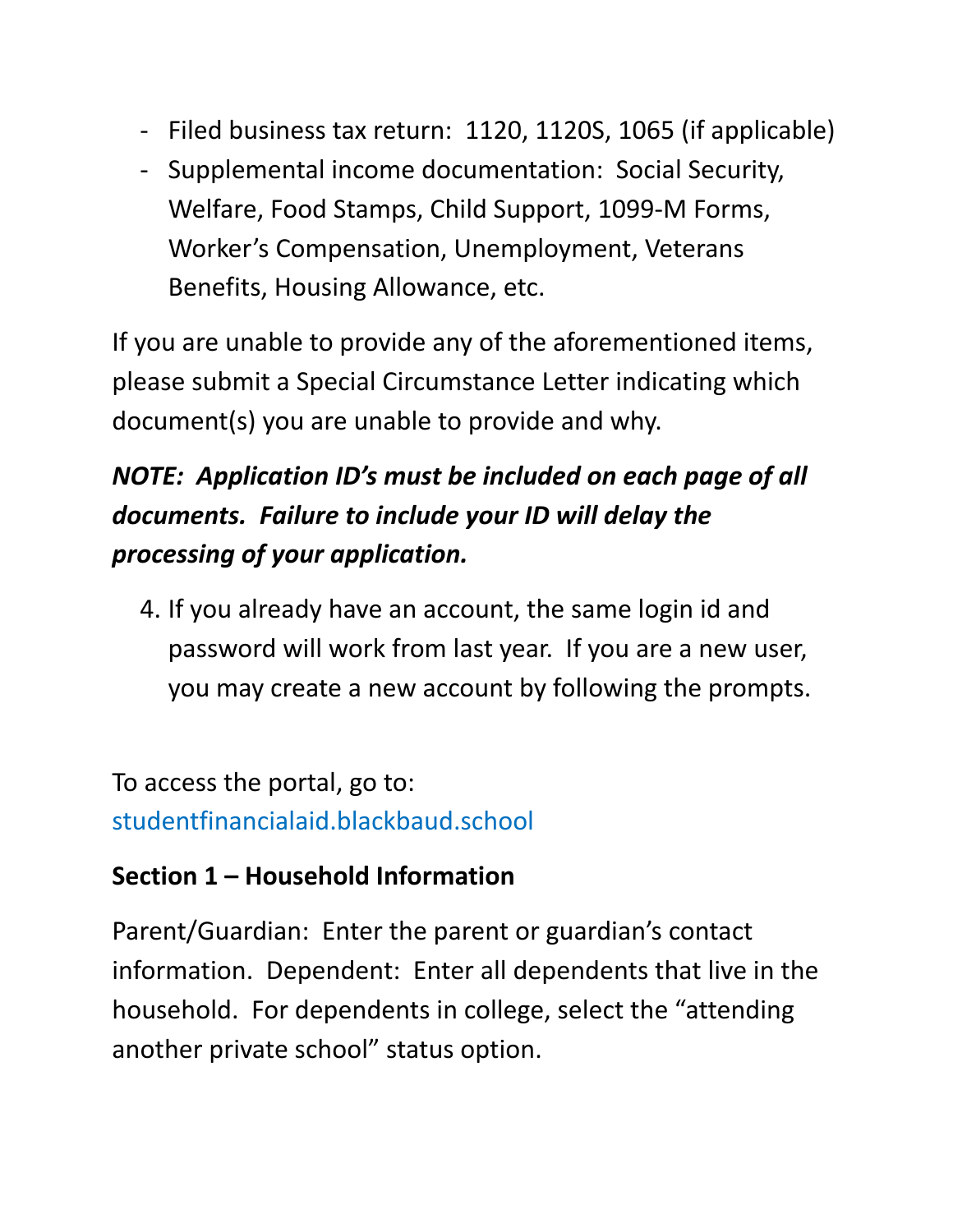#### **Section 2 – Selecting a School**

Enter St. Rita School's five-digit code (10050) in the search box. For returning families, select the student(s) you wish to apply for aid at St. Rita School. Select the upcoming grade for the student and expected tuition (it will default to the non parishioner rate of tuition for this exercise). Clicking "next" after each section will allow you to move on to each subsequent section.

#### **Section 3 – Income & Expense**

Enter any income the household receives: employment, business or supplemental. If the work status is selected as "employed", "self-employed", "unemployed, receiving benefits", or "disabled, receiving benefits", you will be required to enter this income source in the appropriate section before moving through the application. Please enter all expenses as they pertain to your household.

#### **Section 4 – Assets & Debts**

Enter all assets and debts as they pertain to your household.

Please be sure to enter all fields with accuracy.

#### **Section 5 – Special Circumstances**

Check off any special circumstances that pertain to your household. If no options best describes your household's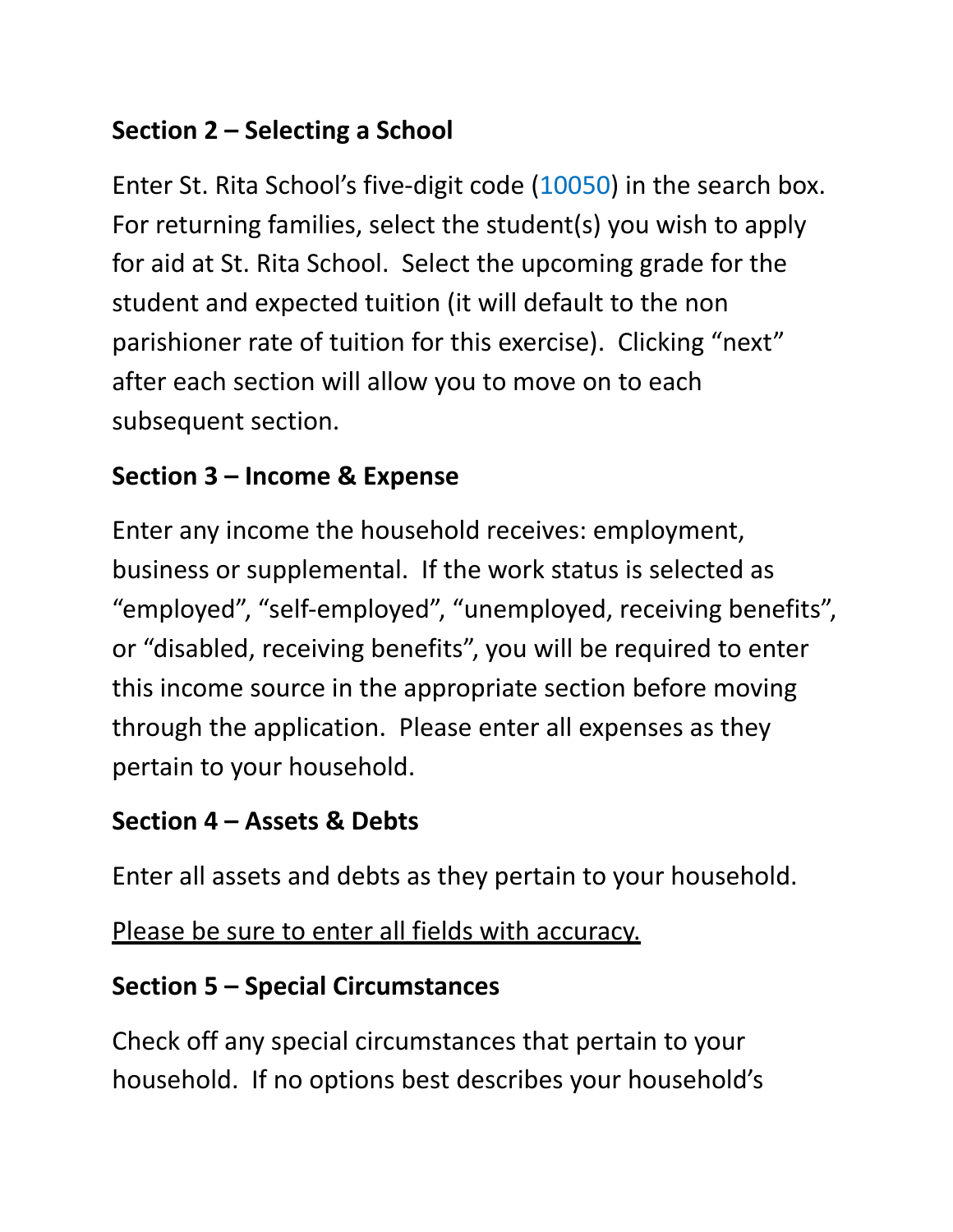circumstances, please check "other" and describe your situation. This information is confidential and will only be available to designated School Administration and Blackbaud Financial Aid staff.

#### **Section 6 – Submit**

Agree to Blackbaud's terms and conditions, then click submit to complete your online application.

#### **Section 7 – Upload documents as prompted**

If you have any questions while completing the application, you may contact Blackbaud (previously SMART) at (800) 360-8027 or [financialaidsupport@blackbaud.school](mailto:financialaidsupport@blackbaud.school)

Families that receive awards will be notified by email in mid-July and will be asked to contact the Business Office at (203) 248-5513 to accept their award and indicate how to spread the award over their payment plan. If you do not receive an award, you will also be notified. A waiting list will also be maintained as financial aid does occasionally become available during the academic year.

If you have any further questions, please feel free to contact Mrs. Paula Nugent, Business Manager at (203) 248-5513.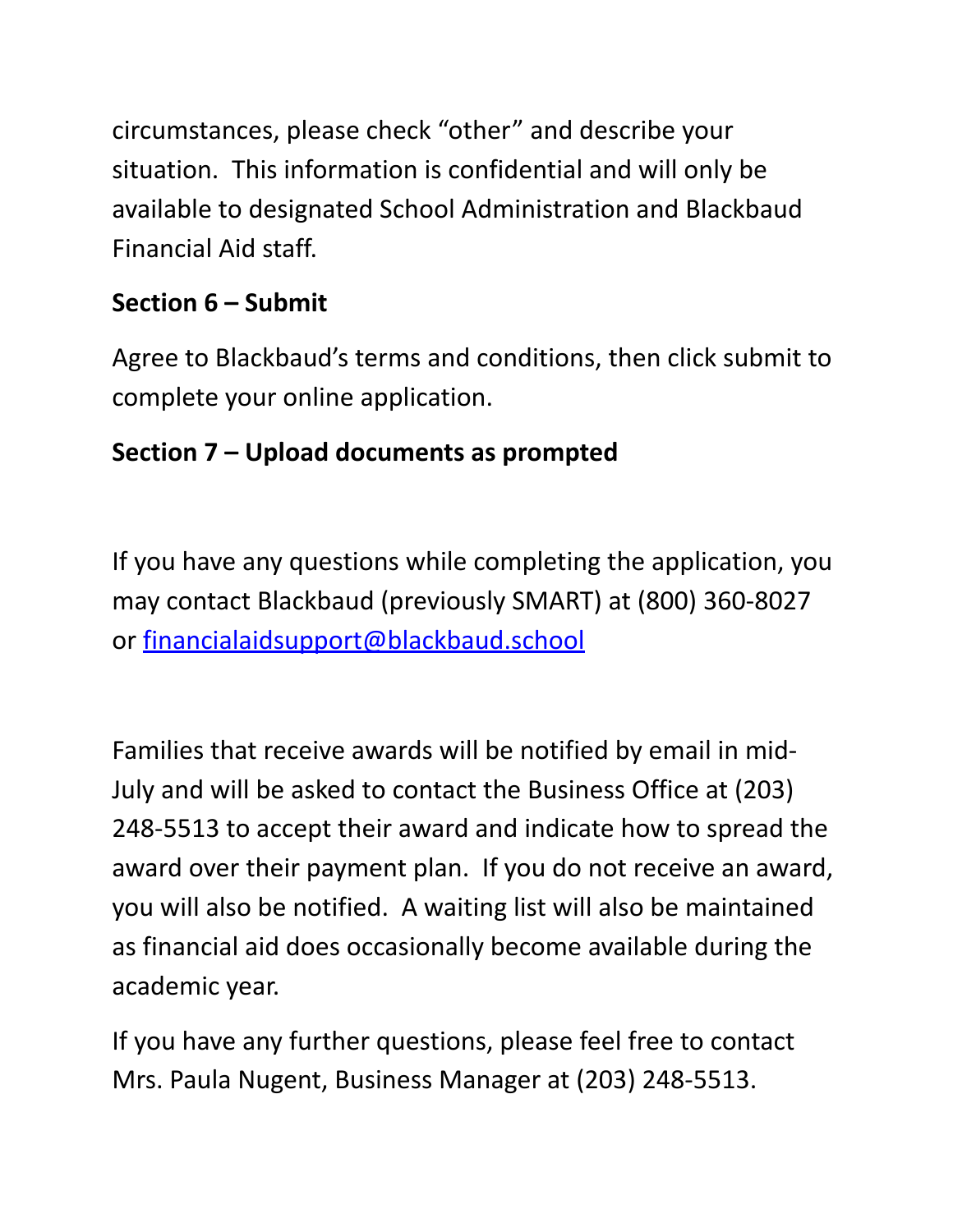# Frequently Asked Questions

#### *Q: Who should complete this application?*

A: Whomever the child resides with should complete this application whether it is a parent, grandparent, aunt/uncle, or legal guardian. There is a section within the application when you can enter contributions from non-custodial parents and relatives.

## *Q: Why do I need to Input my spouse's Information if I am remarried and they are not legally responsible for my children?*

A: Blackbaud's calculation works off the total household income, therefore including all income, whether the party is legally responsible for your children or not. The system does take into effect the spouse's expenses as well as their income. It is important to list all expenses that are asked of within the application.

#### *Q: I do not have the required tax documents!*

A: Include the most recent tax documentation that you have available. If you are asked for a specific line from a tax document that you have not yet completed, please estimate the projected amount.